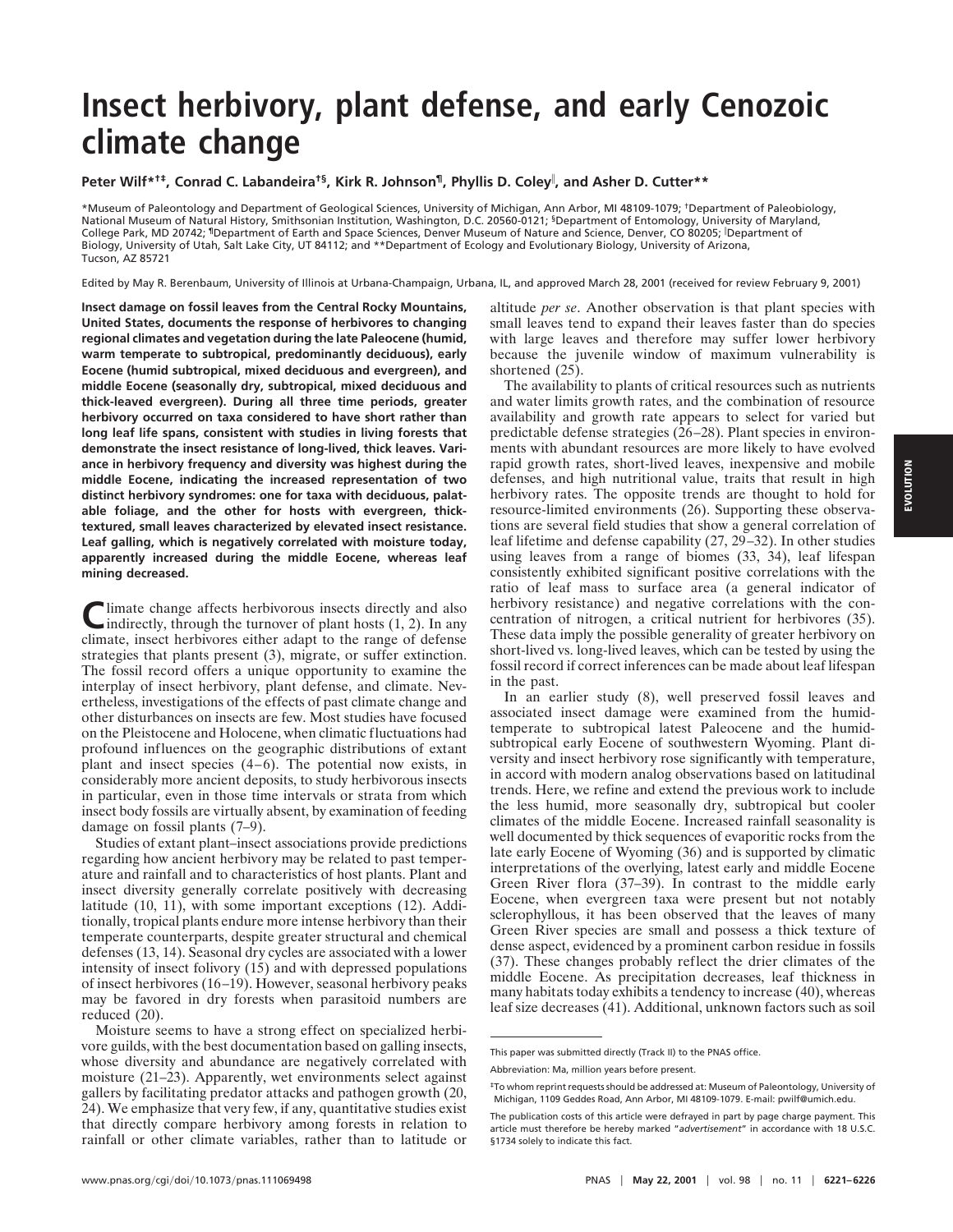

**Fig. 1.** Sampling areas. Symbols indicate census sites, which total six, with two each within the symbols for the late Paleocene and middle Eocene. Patterned areas are uplifts. Late Paleocene sites: USNM locs. (localities) 41270, 41.5658°N, 108.5765°W, and 41300, 41.4605°N, 108.6988°W, Fort Union Formation, Washakie Basin. Early Eocene sites: USNM locs. 41342, 41.9263°N, 107.9899°W, and 41352, 41.9091°N, 107.9951°W, Wasatch Formation, Great Divide Basin. Middle Eocene sites: DMNH locs. 323 and 1732, both 39.9411°N, 109.1347°W, Green River Formation, Uinta Basin. LM, Little Mountain flora (Bridgerian), mentioned in the text (39). ''Clarkforkian,'' ''Wasatchian,'' ''Bridgerian,'' and ''Uintan'' are successive North American land mammal ''ages'' (biozones) (42). See ref. 39 for additional locality information. Redrawn after ref. 39.

quality could also have affected leaf size and texture. Leaf thickness and density correlate with leaf lifespan in modern vegetation (34, 40), and we infer that many species in the Green River flora were evergreen, with long-lived leaves. Thin-leaved, deciduous species also were present, such as sycamores and poplars (37).

We test the hypothesis that herbivory was consistently greater on short-lived vs. long-lived leaves throughout the study interval and that these differences were best expressed during the middle Eocene, because of the thick leaf texture, small leaf size, and possibly high insect resistance of some plant hosts. We also examine the overall response of herbivory to climate change.

#### **Methods**

Insect body fossils are virtually absent from the study area during the late Paleocene and through most of the early Eocene (P.W. and C.C.L., unpublished observation). Even when present, body fossils do not provide direct associational evidence with plants, and trophic information can not always be inferred (9). To bypass these problems, we used a method based on quantitative analysis of fossilized insect damage, which can provide direct associational evidence of diverse insect feeding and is often accessible when well preserved fossil plants are present (8, 9).

We recorded the presence or absence of 40 discrete morphologies of insect damage, hereafter termed ''damage types,'' within four functional feeding groups (external foliage feeding, mining, galling, and piercing-and-sucking), on all 2,435 identified and nonfragmentary dicot leaves found at six quarry sites (Fig. 1). These leaves represent 58 species. Leaflets of compound leaves were counted and analyzed as if they were simple leaves; the Webb size class of each leaf was also recorded (41). The damage types were the same as those used in the earlier study (8), with some minor modifications and additions. The six sites feature excellent preservation and floral diversity relative to contemporaneous strata in the region (39). Two sites were from the fluvial, late Paleocene Fort Union Formation (749 leaves; 10 dicot species;  $\approx 56$  Ma), and two were found in the fluvial, early Eocene Wasatch Formation (792 leaves;  $22$  species;  $\approx$  53 Ma), all four from southwestern Wyoming and discussed elsewhere (8). The two newly analyzed sites, collected in 1996, were from the uppermost portion of the upper member of the lacustrine Green River Formation in northeastern Utah (894 leaves; 28 species), which has a radiometric age of  $\approx$  43 Ma (43) (middle Eocene). Each pair of sites was combined for analysis to raise specimen counts and to balance site peculiarities, and we refer hereafter to the three combined pairs, each representing one of the three time periods, as ''samples.'' Voucher specimens are housed in the National Museum of Natural History, Smithsonian Institution (USNM; late Paleocene and early Eocene specimens), and the Denver Museum of Nature and Science (DMNH; middle Eocene specimens).

Proxy criteria were used to infer whether well sampled plant species ( $\geq$ 20 specimens) more likely bore short- or long-lived leaves. The categorizations were based on the combined, available evidence from reproductive strategy, leaf texture, leafmargin state, and inference from living relatives. Three species could not be categorized in this manner. For convenience and recognizability, we will use the terms ''deciduous'' and ''evergreen'' for the two categories. Our usage of ''deciduous'' reflects an inference of relatively short leaf lifespan and high leaf turnover, and ''evergreen'' implies the opposite. The species assigned to these categories may or may not have been associated with synchronous or asynchronous abscission, as the respective terms ''deciduous'' and ''evergreen'' are conventionally applied. From this pool of species with more than 20 specimens, a cutoff of  $\geq$ 25 specimens per species was found to be conservative and stable for comparisons of herbivory frequency and diversity among individual species. The 17 taxa remaining above the cutoff (Fig. 2) comprise 89.1% of total specimens.

Color photographs of selected examples of insect damage and annotated lists of the damage types and the plant hosts (with leaf lifespan categories, bases for categorization, and nomenclatural references), as well as both summary and complete data matrices, are shown in Fig. 5 and Tables 2–10, which are published as supplemental data on the PNAS web site, www.pnas.org.

The late Paleocene and early Eocene deposits were derived from low areas of floodplains, in climates that lacked any severe dry season or winter frost. Estimated mean annual paleotemperatures for these samples are  $\approx 14^{\circ}$ C and  $\approx 21^{\circ}$ C, respectively, with mean annual precipitation of  $\approx$  140 cm for both (39). Middle Eocene mean annual temperatures are interpreted as  $\approx 15^{\circ}$ C or probably higher with winter temperatures still above freezing, and annual rainfall is thought to have been less than 100 cm and seasonal (37, 38, 41, 44). The middle Eocene sample represents the vegetation of a mixture of habitats, including lakeshores, river valleys, and alluvial fans (37, 45). Middle Eocene sycamores (*Macginitiea wyomingensis*) and members of the poplar family (*Populus wilmattae*, *Populus cinnamomoides*, *Salix cockerelli*) were deciduous taxa that in all probability inhabited the mesic, low-lying habitats of the otherwise moisture-stressed landscape, given the habitat preferences of their extant and extinct relatives (37, 46, 47).

Several possible biases may have affected our data. First, the late Paleocene and early Eocene leaves were only minimally transported (39), whereas reconstructions and field observations suggest that the middle Eocene sample was possibly transported more than 10 km from shore (45). Despite the transport distance, the preservation of fine features of leaf venation and insect damage in the middle Eocene sample argues against any significant degradation of the herbivory signal among the preserved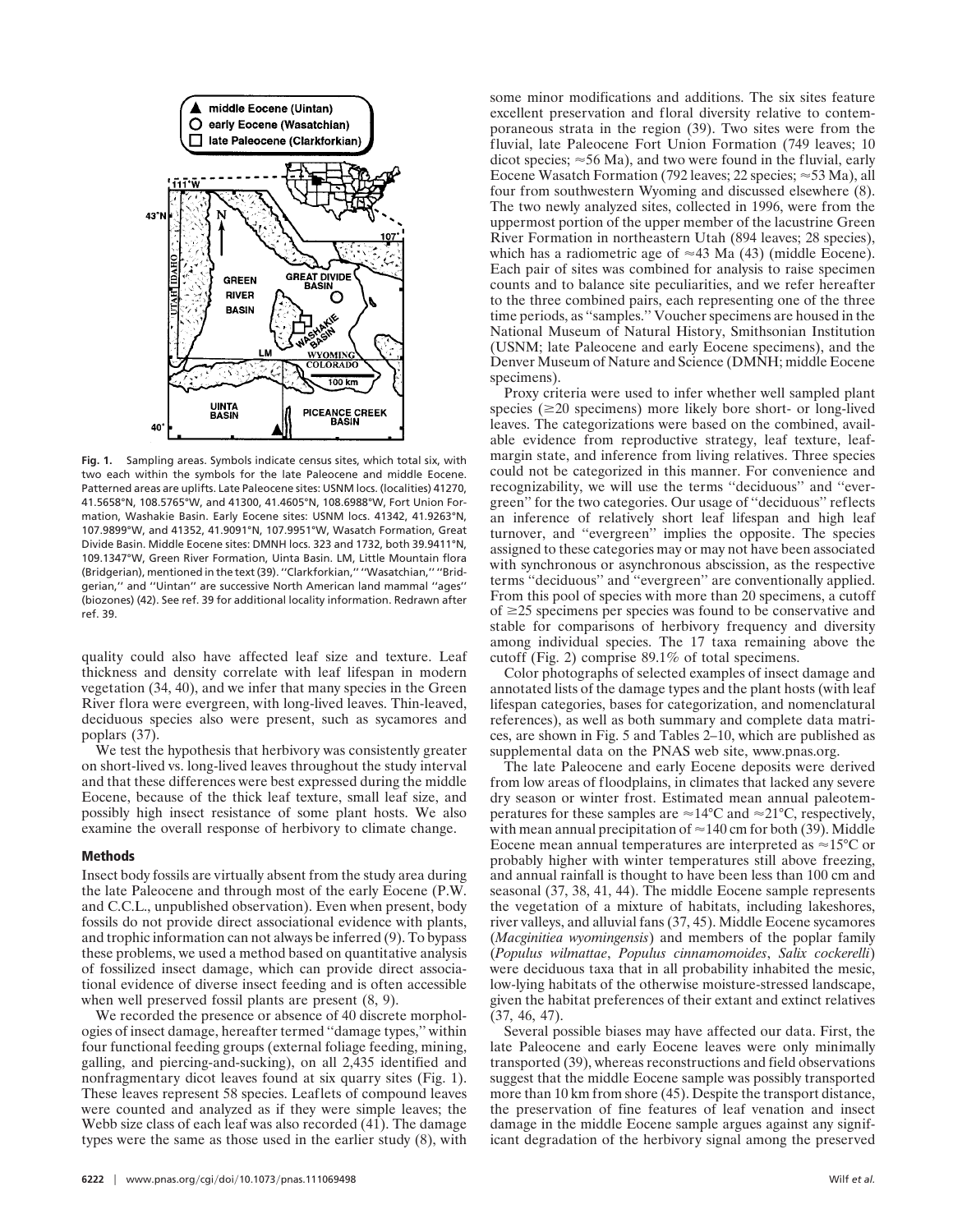

**Fig. 2.** Herbivory frequency (percentage basis), coded by species, time period, and presumed category of leaf lifespan, for species with  $\geq$ 25 specimens in individual samples and for all specimens in each of the three samples (bulk). Error bars indicate  $\pm 1\sigma$  of binomial error, based on the number of specimens (8). Only the generic or family name is given for plant hosts, except for congeneric species (see Tables 2 and 3, which are published as supplemental data, for nomenclature). Mean herbivory frequency is significantly higher for deciduous than for evergreen hosts  $(F_{[1,12]} = 20.7, P < 0.001)$ . The comparison is still significant at the 95% level at a cutoff of  $\geq$ 20 specimens ( $F_{[1,16]}$  = 4.36,  $P = 0.053$ ). Even if *Allophylus* is coded as evergreen and *Rhus* as deciduous, significance remains ( $F_{[1,14]} = 6.68$ ,  $P = 0.022$  at the 25-specimen cutoff). Deciduous means are higher than evergreens within each time period as well; these within-sample differences are significant in the two Eocene samples, but the number of species in the Paleocene is too low to support significance (Paleocene  $F_{[1,1]} = 15.6$ ,  $P = 0.158$ ; early Eocene  $F_{[1,3]} = 18.5$ ,  $P = 0.023$ ; middle Eocene  $F_{[1,4]} = 9.37$ ,  $P = 0.038$ ). Average leaf area (mean natural log of mm<sup>2</sup>) from left to right: 7.40, 7.84, 7.40, 7.11, 7.27, 6.90, 7.35, 7.49, 8.17, 7.51, 7.54, 8.27, 5.35, 5.44, 6.93, 4.99, 6.20, 5.35, 7.42, 4.24.

leaves. However, the increased transport is likely to decrease greatly the accuracy with which the relative abundance of the fossil assemblage represents that of the source forest (48), so that we cannot assess whether dry climates led to a greater abundance or diversity of deciduous host plants. A second issue is the geographic separation, by 173 km or more, of the middle Eocene sampling sites from the others (Fig. 1). However, all of the common species found in the middle Eocene sample are also present in a qualitative sample of latest early Eocene age  $(\approx 50$ Ma) from the Green River Formation at Little Mountain, Wyoming (Fig. 1) that had a very similar paleoclimate (39), suggesting that there were no significant latitudinal or provincial effects on floral composition.

To analyze the diversities of damage types found both in the three bulk samples and on individual hosts, we constructed bootstrap curves with 5,000 replicates to adjust for the effects of uneven specimen counts among species (8). Single-classification analysis of variance was used for statistical comparisons of means (49), and all *F*-tests and related *p*-values reported were derived by using this technique unless otherwise stated. All percentage data, when used, were transformed before analysis as the arcsine, in degrees, of the square root of the proportion equal to the given

percentage (49). Many statistical tests rendered significant results. However, an impractical scale of collecting, approaching an order of magnitude more specimens, would be needed to recover sufficient numbers of rare species and damage types for several tests or to make possible greater levels of significance.

#### **Results**

**Damage Frequency.** Deciduous hosts bear significantly higher damage percentages than evergreens, both overall and within each time period (Fig. 2). The late Paleocene is the only time period for which this difference is not statistically significant, but there are only three species for comparison in that sample. Two deciduous taxa from the late Paleocene occupy the middle of the distribution shown in Fig. 2. However, the three deciduous hosts from the early Eocene exhibit greater damage frequencies than any of their Paleocene counterparts. Middle Eocene plant species occupy the extremes of the distribution. The maximum frequencies of herbivory are found on two deciduous species from the middle Eocene, *M. wyomingensis* and *P. wilmattae*. We also note high herbivory frequencies on the two middle Eocene hosts in the poplar family that were each represented by fewer than 25 specimens: *P. cinnamomoides* (23 specimens, 26% damaged) and *S. cockerelli* (24 specimens, 33% damaged).

The frequency of herbivory for bulk samples rises from the late Paleocene to the early Eocene (Fig. 2). This rise is attributed to warming temperatures (8). The bulk values for the middle Eocene are the lowest in the sequence, the result of minimal herbivory on abundant, small-leaved hosts (e.g., *Cedrelospermum*, *Parvileguminophyllum*; Fig. 2). Leaf size (mean natural log) correlates significantly with herbivory frequency for the eight middle Eocene hosts in Fig. 2 ( $r^2 = 0.787$ ,  $P = 0.003$ ,  $n =$ 8), although there is no such correlation among the nine other hosts ( $r^2 = 0.003$ ). A preliminary analysis of the eight middle Eocene hosts from digital measurements shows that species leaf area (mean natural log) correlates significantly with the percentage of leaf area consumed ( $r^2 = 0.597$ ,  $P = 0.025$ ,  $n = 8$ ), suggesting a defensive role for small leaf size (25). With the exception of *Cedrelospermum*, all of the small-leaved hosts in the middle Eocene sample were also coded as evergreen (Fig. 2).

**Damage Diversity.** The bootstrap curves for the three bulk samples are nearly identical, a necessary result of there being approximately the same absolute number of damage types in each time period (Fig. 3, black curves). These bulk curves therefore provide a baseline for comparison of the bootstrap curves of individual species.

Like the frequency data (Fig. 2), the bootstrap curves of species (Fig. 3) indicate greater herbivory on deciduous forms, a significant trend that is particularly striking in a plot that combines all three samples (Fig. 3*a*). Maximum damage diversity climbs from the late Paleocene to the early Eocene, in parallel with the frequency data (Fig. 3 *c* and *d*; ref. 8). Error bars of one standard deviation indicate the presence of the same two statistical domains of damage diversity in both time periods: (*a*) bootstrap curves that group around the bulk plots (*Corylites*, *Cedrelospermum*), separated from (*b*) bootstrap curves of species bearing low damage diversity that group below the bulk plots with an intervening error-bar gap (Lauraceae sp., *Sloanea*).

Within the middle Eocene data (Fig. 3*b*), a third domain of high damage diversity appears, represented, as in the frequency data (Fig. 2), by *M. wyomingensis* and *P. wilmattae*. These two taxa were attacked by an augmented diversity of insects, whose traces include 14 of the 20 types of external feeding found in the middle Eocene sample, three of four galling types, and two of three mining types, all found on only 73 leaves.

Variances for both frequency (Fig. 2) and diversity (Fig. 3) data are substantially higher for the middle Eocene (Fig. 4). When variance is standardized to the mean by using the coef-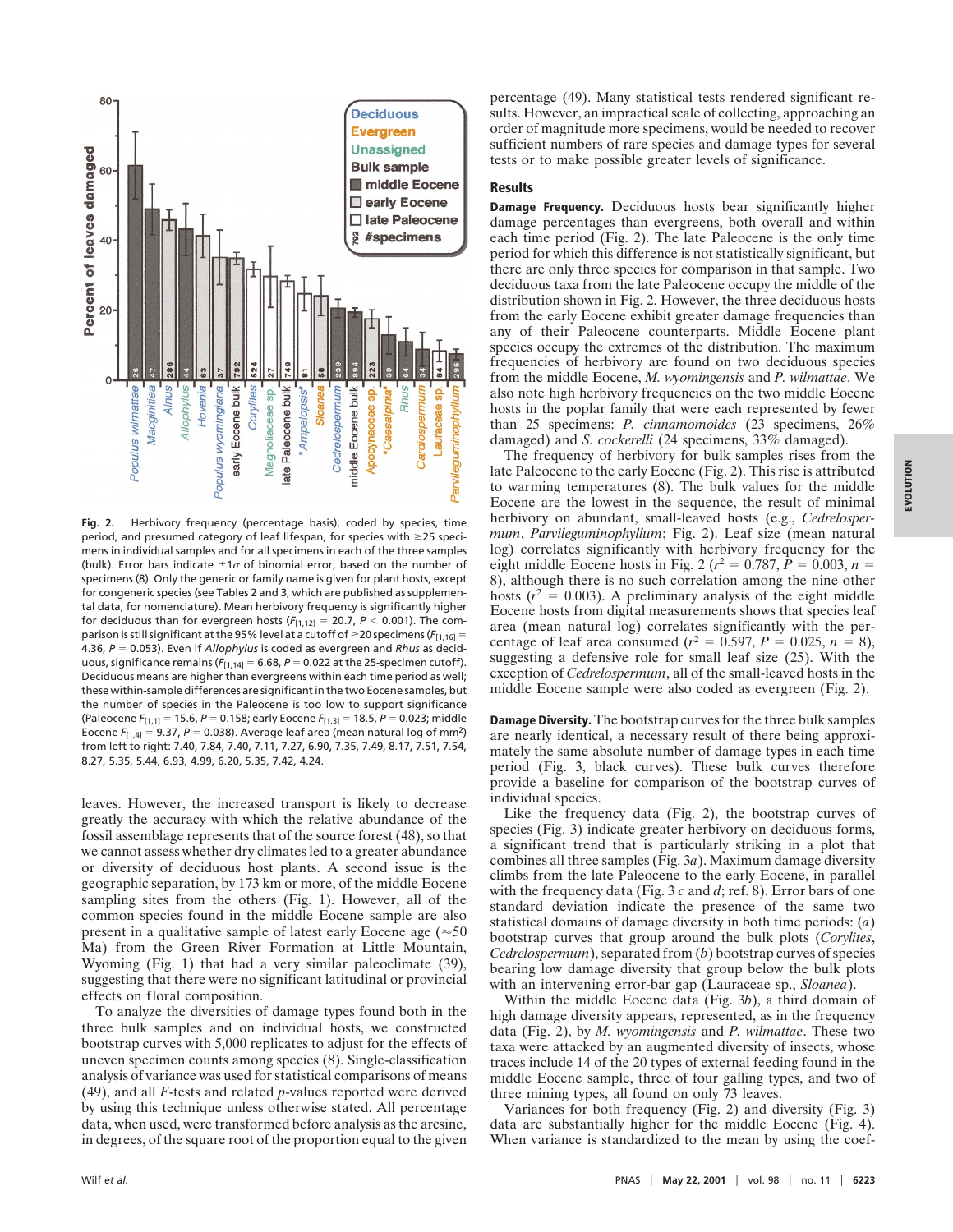

**Fig. 3.** Bootstrapped damage diversity for all host species with  $\geq 25$ specimens recovered in a time period, and for all specimens in the three bulk samples. The curves show the mean number of damage types,  $\pm 1\sigma$ , for each number of specimens, for 5,000 random subsamples without replacement during a subsampling run (ftp://geosci.uchicago.edu/pub/paleo/ programsysourceywilfbootstrap.nb). The horizontal scale is reduced to 100 for greater detail. (*a*) Detail of all plant species assigned to evergreen and deciduous categories, error bars removed. Deciduous hosts bear significantly more damage types than evergreens  $(F_{[1,12]} = 10.5, P = 0.007,$ computed at 25 specimens). (*b*–*d*) Individual plots for the three time periods, including bulk samples and  $\pm 1\sigma$  error bars. Deciduous hosts bear more damage types than evergreens within all three samples, although the significance levels are only 92–93%.



Fig. 4. The coefficients of variation (100 $\sigma$ /mean; ref. 49) for damage frequency and diversity (Figs. 2 and 3). The damage diversity values used were the bootstrap means for the 25th specimen of each species (Fig. 3).

ficient of variation, damage diversity exhibits greater variation than does damage frequency in all three time periods (Fig. 4). Complementing the pattern seen in the frequency data, leaf size (average natural log) correlates significantly with damage diversity (at 25 specimens) for the eight middle Eocene hosts in Fig. 3 ( $r^2 = 0.770$ ,  $P = 0.004$ ,  $n = 8$ ), although there is no such correlation among the nine other hosts ( $r^2 = 0.014$ ). Damage frequency (Fig. 2) and diversity (Fig. 3) are significantly correlated ( $r^2 = 0.826$ ,  $P < 10^{-6}$ ,  $n = 17$ , damage diversity values at 25 bootstrapped specimens).

**Galling and Mining.** Our data suggest an increase in galling and a decrease in mining through the study interval (Table 1). Although sample sizes are low because of the rarity of these damage types, we make preliminary observations here because significantly larger samples would require an unprecedented collection effort. In the variety of measures shown in Table 1 that take host data into account, the trends are unidirectional, such as the percentages of host species galled or mined. We also constructed a proxy measure for galling and mining diversity, the damage ratio (Table 1), as follows. Host specificity characterizes most known lineages of gallers and miners to a high degree (22, 23, 50–52). Galls and mines with similar appearances as compression fossils may well represent different ancient species of insect

### **Table 1. Galling and mining data**

|                                            | Galls        |               |                | <b>Mines</b> |               |                |
|--------------------------------------------|--------------|---------------|----------------|--------------|---------------|----------------|
|                                            | Late<br>Pal. | Early<br>Eoc. | Middle<br>Eoc. | Late<br>Pal. | Early<br>Eoc. | Middle<br>Eoc. |
| Damage types                               | 0            | 3             | 4              | 5            | 3             | 3              |
| Leaves damaged                             | 0            | 16            | 12             | 9            | 7             | 3              |
| Leaves damaged, %                          | 0            | 2.02          | 1.34           | 1.20         | 0.884         | 0.336          |
| Host species damaged, %                    | 0            | 13.6          | 25.0           | 30.0         | 13.6          | 10.7           |
| Host species damaged,<br>no singletons, %  | 0            | 17.6          | 23.5           | 42.9         | 17.6          | 11.8           |
| Damage types, host basis                   | 0            | 5             | 8              | 5            | 4             | 3              |
| Damage ratio                               | 0            | 0.227         | 0.286          | 0.500        | 0.182         | 0.107          |
| Damage types, host basis,<br>no singletons | 0            | 5             | 6              | 5            | 4             | 3              |
| Damage ratio, no.<br>singletons            | 0            | 0.294         | 0.353          | 0.714        | 0.235         | 0.176          |

The damage ratio is the sum of the numbers of gall or mine damage types found on each host species (number of damage types, host basis), divided by the number of host species. Although no galls occurred in the late Paleocene sample, we have recovered three galls from qualitatively sampled localities at the same stratigraphic level as USNM loc. 41270 (Fig. 1; 8). Number of host species in the three successive samples: 10, 22, and 28. Singletons are host species represented by only one specimen, which are unevenly distributed among the three samples. Number of nonsingleton hosts: 7, 17, and 17. Pal., Paleocene; Eoc., Eocene.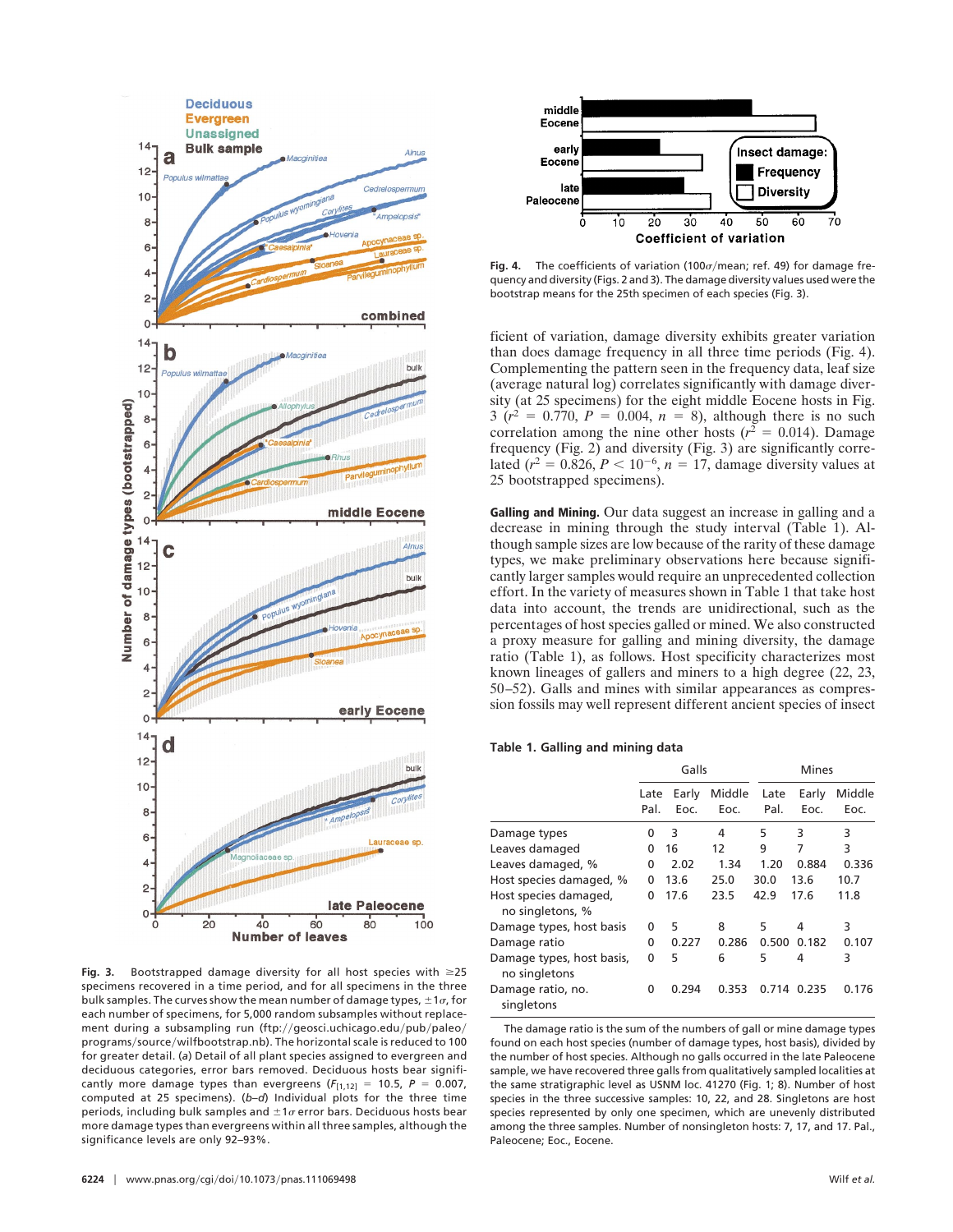feeders, especially if they occur on different hosts. As an approximation of a condition of high host specificity, the damage ratio was generated by counting each type of galling or mining damage once for each occurrence on a distinct host plant in a sample and dividing by the number of host plant species, both with and without singletons. The same unidirectional trends emerge (Table 1). Also corroborating this pattern are simple counts of the absolute numbers of gall and mine damage types in the three fossil samples (Table 1). An exception to the unidirectional trends is the maximum in galling frequency in the early Eocene sample, when counted without regard to host data: eleven of the 16 galled leaves in that sample were found on the most abundant host (*Alnus* sp.), and ten of these were the same type of galling damage, suggesting a single galling species. The absolute frequencies of galled and mined leaves were very low overall but compatible with site-specific data from living forests. Galling frequencies on extant oak leaves range from 0.10–5.9% (53, 54), and mining frequencies from 0.01–8.0% have been reported from various living plant taxa (55–57).

The maximum in galling by most measures during the middle Eocene (Table 1) is consistent with studies that indicate a higher diversity of gallers in dry habitats (22, 24). Regarding mining, observations on the physiological needs of leaf miners consistently point to the importance of desiccation avoidance (51, 58, 59), which suggests that a mining decrease may be tied to a relative lack of water within the leaf tissue of thick-textured evergreens (30) and the increasing representation of such host plants in the three successive samples.

#### **Discussion**

Our data suggest that climate change and plant defense had linked effects on insect herbivory over an extended period of time and within a single region. For the most part, our results can be correlated to observations made in living forests, implying that some recently documented characteristics of plant–insect associations may be ancient. However, we caution against an oversimplified comparison because of the vastly different time scales, techniques, and limits of observation, as well as the lack of direct modern analogs. Even within extant communities, insect feeding can be highly variable (60). Data from other regions and time periods are needed to assess the generality and broader evolutionary implications of our results.

Higher damage frequency and diversity on deciduous vs. evergreen taxa were found throughout the study interval (Figs. 2 and 3), in agreement with recent work showing that short-lived leaves are more susceptible to insect damage (26, 27, 29, 30, 32). The two end-member life strategies for plants were a short leaf lifespan with low investment in defense and a long leaf lifespan with high investment in defense. The first strategy is an opportunistic, rapid-growth lifestyle that capitalizes on favorable conditions while sacrificing defensive capabilities, whereas the

- 1. Coley, P. D. (1998) *Clim. Change* **39,** 455–472.
- 2. Ayres, M. P. & Lombardero, M. J. (2000) *Sci. Total Environ.* **262,** 263–286.
- 3. Feeny, P. P. (1976) in *Biochemical Interaction Between Plants and Insects*, eds. Wallace, J. & Mansell, R. L. (Plenum, New York), pp. 1–40.
- 4. Delcourt, P. A. & Delcourt, H. A. (1987) *Long-Term Forest Dynamics of the Temperate Zone: A Case Study of Late Quaternary Forests in Eastern North America* (Springer, New York).
- 5. Elias, S. A. (1992) *Quaternary Insects and Their Environments* (Smithsonian Inst. Press, Washington, DC).
- 6. Coope, G. R. & Wilkins, A. S. (1994) *Philos. Trans. R. Soc. London B* **344,** 19–26.
- 7. Crane, P. R. & Jarzembowski, E. A. (1980) *J. Nat. Hist.* **14,** 629–636.
- 8. Wilf, P. & Labandeira, C. C. (1999) *Science* **284,** 2153–2156.
- 9. Labandeira, C. C., Johnson, K. R. & Lang, P. (2001) in *The Hell Creek Formation and the Cretaceous-Tertiary boundary in the Northern Great Plains: An Integrated Record of the End of the Cretaceous*, eds. Hartman, J. H., Johnson, K. R. & Nichols, D. J., in press.

second adaptive route emphasizes slow growth and high defense (26, 27, 61, 62). A range of defense strategies with these end-members stayed in place for more than 10 million years, even as individual host species turned over.

Climate change apparently had significant effects on herbivory. Foliage consumption increased from the late Paleocene to the early Eocene thermal maximum, suggesting a correlation between temperature and herbivory that is independent of latitude (8, 63). The seasonally dry climates of the middle Eocene were associated with an influx of thick- and small-leaved host plants and increased variance in the frequency and diversity of insect damage. Small leaf size, with the possibility of rapid leaf expansion (25), may have been an important defense strategy for many host plants, both evergreen and deciduous.

The most heavily consumed taxa from the middle Eocene were *M. wyomingensis* and *P. wilmattae*, deciduous trees with large leaves that occupied low-lying habitats with relatively high water availability. Exceptionally elevated herbivory was one of the costs for fast growth rates and access to mesic environments, as is the case for living sycamores and poplars from moist corridors of seasonally dry, warm temperate and subtropical areas of the southwestern United States and northwestern Mexico (64, 65). This intense damage is also consistent with herbivory data from deciduous plants in modern dry Neotropical forests (14, 29, 66). Although few studies exist, it has been hypothesized that the high rates of herbivory on deciduous species from dry forests may be due to greater densities of herbivores because of lower plant defenses and fewer insect predators and parasitoids (14, 20).

In contrast to the deciduous hosts, the evergreen strategy of long leaf lifespan and high defense was also employed during the middle Eocene, and the elevated variance in herbivory indicates that both deciduous and evergreen strategies were well represented. Evergreens, with their stronger defenses, became hosts to fewer species and numbers of insects, for which the higher biological costs of feeding were compensated by a relatively dependable food supply. Thus, a significant component of the insect population avoided evergreen taxa and instead consumed species with palatable, short-lived leaves.

For invaluable field, laboratory, and logistical assistance, we thank A. Ash, A. Daniels, F. Marsh, L. McMath, B. Miljour, R. Schrott, K. Werth, the Denver Leaf Whackers, and the staff of Western Wyoming Community College. We are also grateful to two anonymous colleagues for reviews; R. Burnham, R. Horwitt, D. Jablonski, and D. Smith for helpful critiques of drafts; A. Knoll and D. Schoolmaster for discussions; and the Bureau of Land Management office in Vernal, Utah, for land access. P.W. received support from the Michigan Society of Fellows, the Petroleum Research Fund of the American Chemical Society, a Smithsonian Institution Postdoctoral Fellowship, and the Evolution of Terrestrial Ecosystems Program of the Smithsonian Institution (ETE). C.C.L. acknowledges support from the Smithsonian Scholarly Studies Program, the Walcott Fund of the National Museum of Natural History, and the National Geographic Society. P.D.C. was funded through the National Science Foundation. This is ETE contribution no. 75.

- 10. Erwin, T. L. (1982) *Coleopterists' Bull.* **36,** 74–75.
- 11. Richards, P. W. (1996) *The Tropical Rain Forest* (Cambridge Univ. Press, Cambridge, U.K.).
- 12. Price, P. W. (1997) *Insect Ecology* (Wiley, New York).
- 13. Coley, P. D. & Aide, T. M. (1991) in *Plant Animal Interactions: Evolutionary Ecology in Tropical and Temperate Regions*, eds. Price, P. W., Lewinsohn, T. M., Fernandes, G. W. & Benson, B. B. (Wiley, New York), pp. 25–49.
- 14. Coley, P. D. & Barone, J. A. (1996) *Annu. Rev. Ecol. Syst.* **27,** 305–335.
- 15. Windsor, D. M. (1978) in *The Ecology of Arboreal Folivores*, ed. Montgomery, G. G. (Smithsonian Inst. Press, Washington, DC), pp. 101–113.
- 16. Janzen, D. H. (1973) *Ecology* **54,** 687–708.
- 17. Frith, C. B. & Frith, D. W. (1985) *Aust. J. Ecol.* **10,** 237–248.
- 18. Marquis, R. J. & Braker, H. E. (1994) in *La Selva: Ecology and Natural History of a Neotropical Rain Forest*, eds. McDade, L. A., Bawa, K. S., Hespenheide, H. A. & Hartshorn, G. S. (Univ. Chicago Press, Chicago), pp. 261–281.